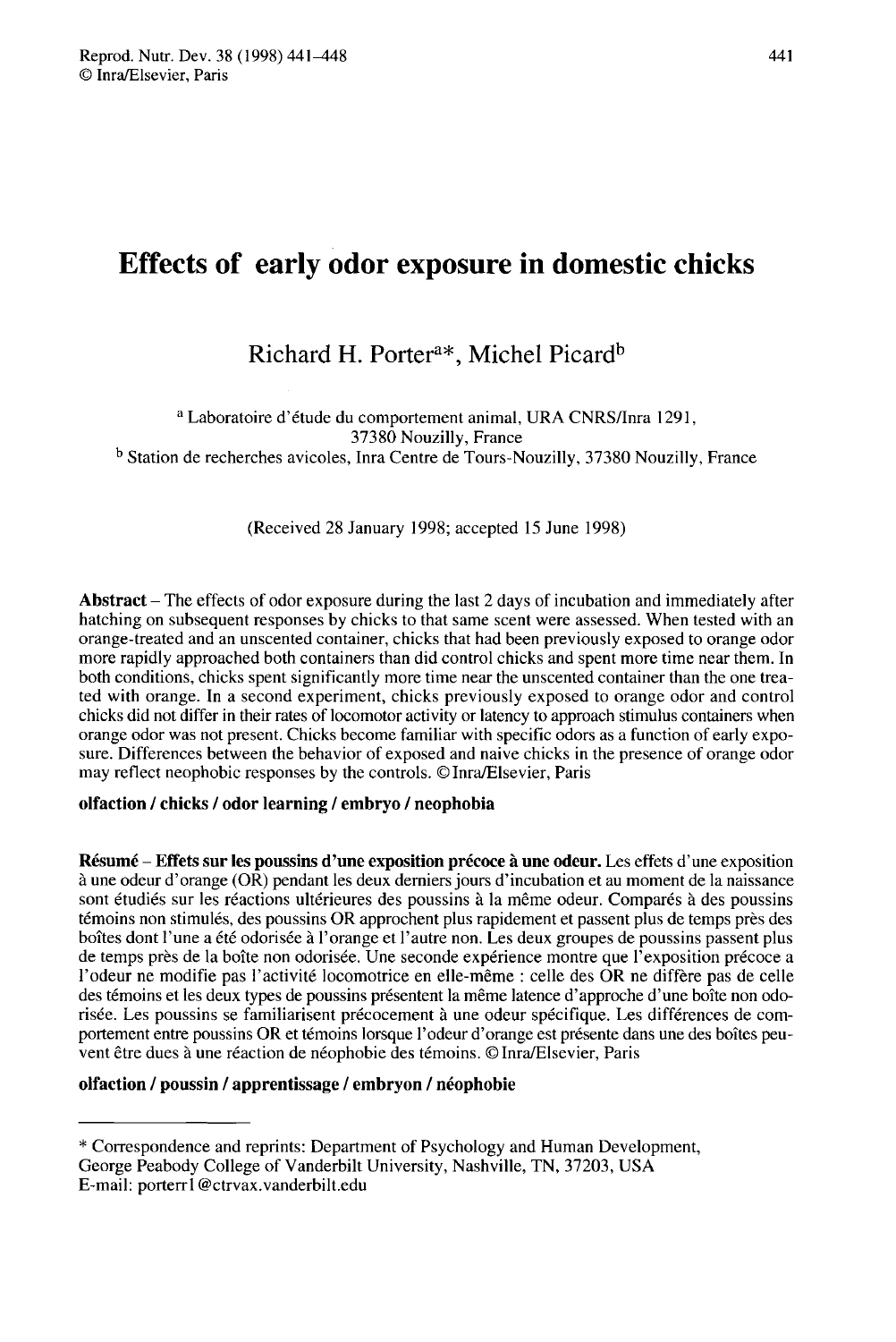## 1. INTRODUCTION

It is evident from recent research that domestic chicks are capable of perceiving a range of natural and artificial odors and that such cues may influence the birds' overt behavior [2, 5]. Olfaction has been found to play a role in feeding behavior and dietary preferences [6, 8], with responses to odorized food and water varying according to previous experience with those scents. Chicks learn to avoid odors that have been associated with quinine-adulterated water [9] or with food that they have ingested prior to receiving an injection of lithium chloride [11]. Relative preferences for familiar rather than novel scents have likewise been reported. During tests conducted several days after hatching, chicks oriented preferentially towards odors that had been present continuously in their rearing environment [1, 4, 12].

Chick embryos are sensitive to olfactory stimuli during the latter stages of incubation, after tissues blocking the nares have degenerated [8, 10]. On the day before hatching, the beak pierces the inner membrane of the egg and enters the air sac, and the embryo begins to breath via its lungs. At this age, chick embryos displayed physiological (accelerated heart rate) and behavioral (beak-clapping, head shaking) responses to odorants [10]. Such responses were not observed, however, when the nares were blocked with wax to disrupt olfactory perception. Because chick embryos begin to breath air and react to odorants during the last day of incubation, hatching per se may not represent an abrupt transition in olfactory functioning. Thus, there is no basis for assuming that odor perception prior to hatching (but after the beak penetrates the air sac) would differ from that during the early post-hatching period. In the present series of experiments we investigated the effects of odor exposure prior to, and immediately following hatching on subsequent behavior of young chicks. That is, do chicks become familiar with a specific odorant to which

they are exposed during these early stages of development and afterwards retain a memory trace of that scent and respond differently than naive chicks when tested in its presence?

## 2. EXPERIMENT 1

## 2.1. Materials and methods

## 2.1.1. Animals

A total of 120 chicks (broiler strain), hatched from eggs obtained from a commercial breeder (Poussin; Auzouer, France) were tested in experiment 1. Eggs were kept in a large incubator until day 19 of incubation, then transferred to the testing cage.

## 2.1.2. Apparatus

Each of the two testing cages was divided into four identical test chambers  $(40 \times 40 \times 30 \text{ cm})$ high) by opaque partitions. A 60-W infrared lamp suspended above each chamber provided continuous illumination and maintained the floor temperature at 37-39 °C. Adequate humidity for hatching was maintained by a water pan situated under the plastic grid floor. The two test cages<br>remained in an isolated, temperature-controlled room throughout the experiment and were each surrounded by a cloth screen to provide a homogeneous background. Test sessions were recorded via a VCR camera mounted above each test cage.

## 2.1.3. Treatment

Two days before scheduled hatching, 5-7 eggs were placed into each test chamber, directly onto a layer of absorbant paper covering the floor. Eggs in all four chambers of one testing cage were assigned to the odor-exposure condition, and eggs in the second testing cage to the control condition, and treated as follows.

#### 2.1.4. Odor-exposure condition

On days 19 and 20 of incubation (hatching  $=$ day 21), essential oil of orange was applied directly to the absorbant paper lining the floor<br>of the chamber, adjacent to each egg (3 drops/egg on both days). On the morning of day 21, the odorized paper was removed and the number of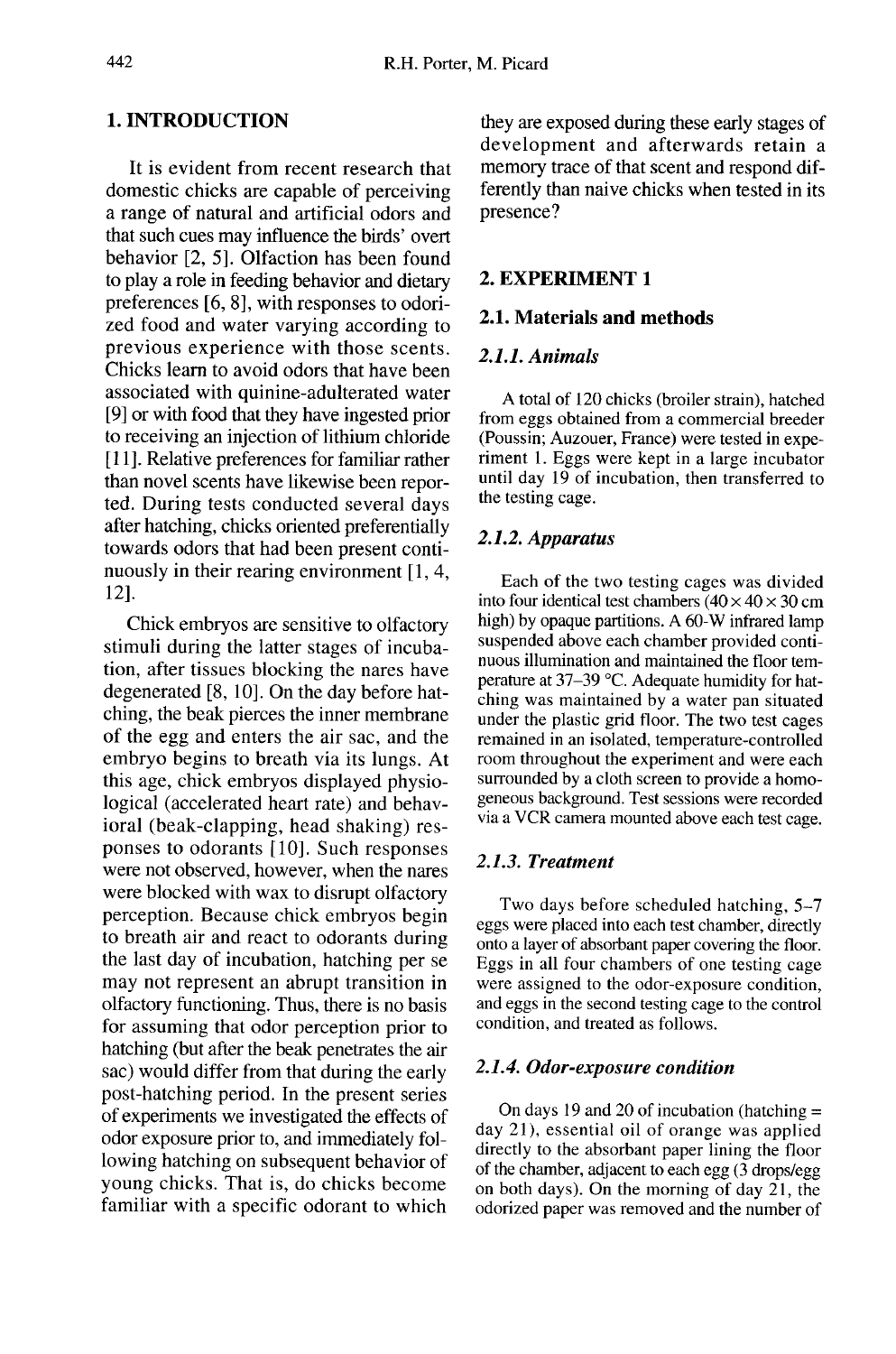eggs/chicks in each test chamber reduced to three. The three chicks in each chamber remained as experimental subjects. Approximately one-third of the chicks in this condition hatched before the orange-treated absorbant paper was removed from the test chamber. In all instances, these chicks had no more than 8-h post-hatching exposure to the odorized paper before it was removed.

#### 2.1.5. Control condition

Eggs and chicks were treated like those in the odor-exposure condition, but they were not exposed to orange oil.

Twenty groups of three chicks each were tested in the odor-exposure condition and an additional 20 groups (three chicks each) in the control condition. The experiment was conducted over a period of 5 weeks, with four odor-exposure groups and four control groups tested each week.

#### 2.1.6. Testing procedures

Tests were conducted 12-36 h after hatching and were identical for chicks in the two conditions. At the beginning of each test session, two plastic containers (11 cm in diameter, 4 cm high) were placed into each testing chamber (12 cm apart). A wire mesh screen was placed 1 cm above the bottom of each container and covered with a shallow layer of gravel. Previous pilot observations indicated that chicks readily approach and peck at gravel as if searching for food. However, unlike food, gravel has no odor that might interfere with chicks' perception of, or responsiveness to the treatment odorant. One of the containers in each test chamber was scented with eight drops of essential oil of orange placed onto a piece of filter paper under the wire mesh insert. The second container of gravel remained unscented.

Responses of the chicks to the two containers (scented/unscented) were then video-taped for 30 min. At the end of this first test session, the containers were removed for an inter-test interval of 30 min, after which the two containers were replaced for a second 30-min test session.

The following behavioral measures were subsequently recorded from the videotapes:

1) latency to approach each container (latency until the first chick placed its head into or entirely over the container);

2) time spent at each container (the total amount of time that the head was positioned over the container; summed across all three chicks/group; maximum = 5 400 s/test session, i.e. 1 800 s  $\times$  3 chicks).

## 2.2. Results

#### 2.2.1. Statistical analyses

Nonparametric statistical tests were used: Mann-Whitney U for between group comparisons, Wilcoxon's matched-pair test for within group comparisons. In all instances, the units for the analyses were single scores for each group of three chicks ( $n = 20$  groups per condition) rather than individual scores for all three chicks per group.

#### 2.2.2. Latency to approach containers

The latency measure data are summarized for the odor-exposure and control conditions in figure 1. For each of the two test sessions, chicks that had been exposed to orange oil had significantly shorter latencies to approach one of the two containers than did chicks in the control condition (test session<br>1: Mann-Whitney U,  $Z = 2.543$ ,  $P < 0.02$ ; test 2:  $Z = 2.678$ ,  $P < 0.01$ ). Within group comparisons revealed no reliable differences in approach latencies to the orange-scented versus unscented containers in either condition during test session 1 or 2.

#### 2.2.3. Time at containers

Summaries of the time spent at the test containers by chicks in each condition are presented in figure 2. Overall, chicks in the odor-exposure condition spent significantly more time near the containers (summed across scented and unscented containers) than did control chicks during both the first test session (Mann-Whitney U.,  $Z = 2.71$ ,  $P < 0.01$ ) and test 2 (Z = 2.62,  $P < 0.01$ ).

In the odor-exposure condition, chicks spent significantly more time near the unscented container than near the container treated with orange oil during test 1 (Wilcoxon's test,  $Z = 3.02$ ,  $P < 0.005$ ) and test 2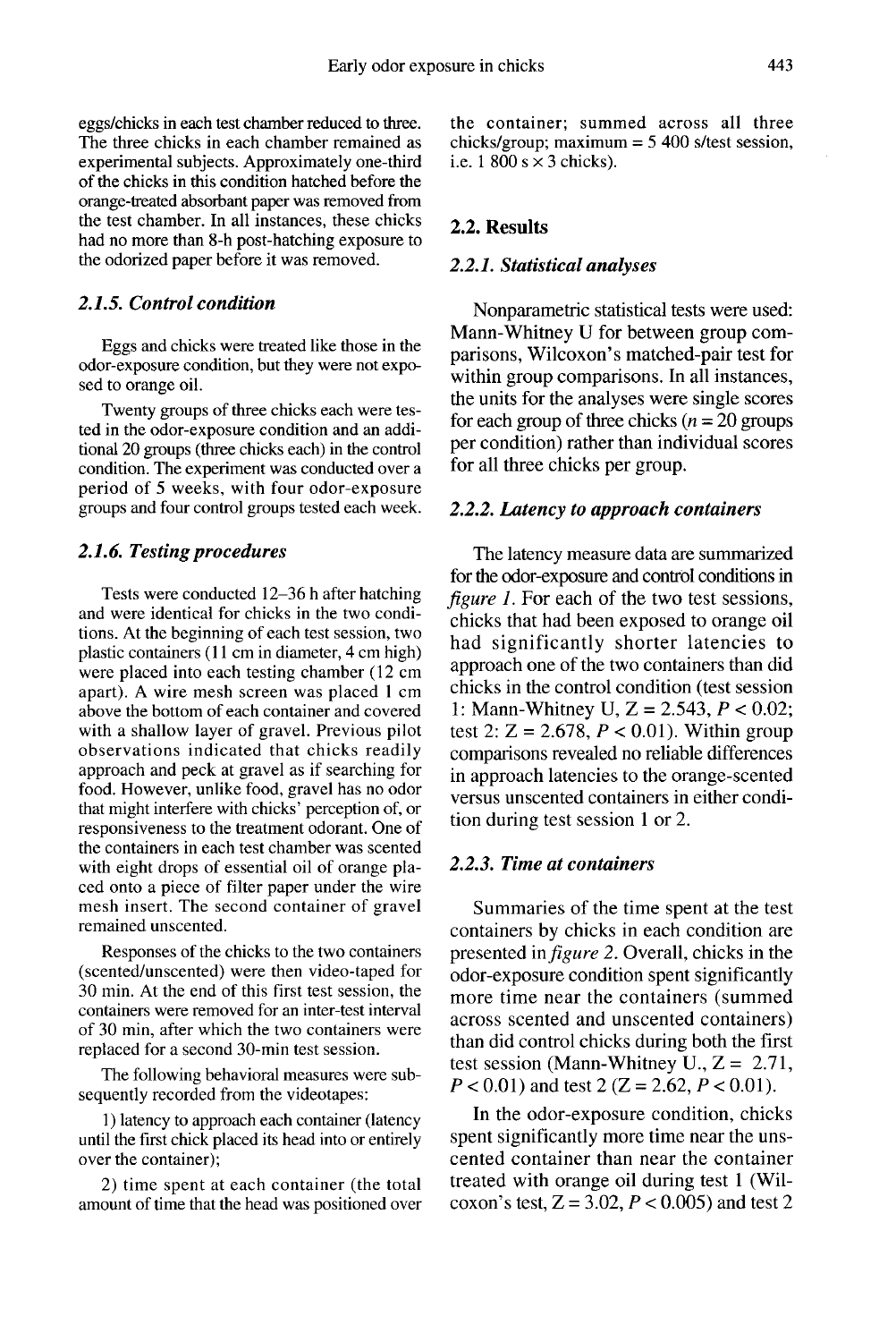$(Z = 2.17, P < 0.05)$ . Control chicks also spent reliably longer time periods near the unscented container than the orange scented container during the first 30-min. test session (Wilcoxon's test,  $Z = 2.86$ ,  $P < 0.005$ ); however, there was no reliable difference for their times near the unscented versus orange-odor containers during test  $2 (Z =$ 1.01).

#### 3. EXPERIMENT 2

In the above experiment, chicks that had been exposed to essential oil of orange during the last 2 days of incubation and immediately after hatching subsequently spent more time near the odorized/unodorized stimulus containers and had shorter latencies to approach those containers than did control chicks. Two post-hoc hypotheses can be offered to explain these differences between the two conditions.

1) Heightened approach latencies and reduced time near the stimulus containers by the control chicks reflect neophobia to the novel orange odor to which birds in this condition were exposed for the first time during the tests.

2) Exposure to orange odor prior to and following hatching results in heightened general activity, regardless of the olfactory environment during testing.

Experiment 2 was conducted as an attempt to assess these alternative hypotheses.

## 3.1. Materials and methods

#### 3.1.1. Treatment

As for the previous experiment, chick eggs were randomly assigned to a pre-hatching odorexposure condition (orange) and an untreated control condition. Incubation and pre-hatching/post-hatching treatment of eggs/chicks in the two conditions were similar to that described for experiment 1, with the following exception. During I week of treatment, the first application of orange odor was erroneously delayed until the morning of day 20 of incubation. Therefore, for the four groups of eggs in the odor-exposure condition at that time, a second application of essential oil of orange to the absorbant paper next to each egg occurred on the afternoon of incubation-day 20. A total of 16 groups of three chicks each were assigned to the pre-hatching orange-odor treatment condition, and an additional 16 groups (each containing three chicks) to the control condition.

#### 3.1.2. Testing procedures

As in experiment 1, chicks remained in the chambers where they hatched  $(40 \times 40 \times 30 \text{ cm})$ high) for testing. However, orange odor was not present during the tests. All three-chick groups in both conditions were tested in the following manner 12-24 h after hatching.

## 3.1.3. Activity test

To allow individual identification of chicks within a group, each one was color-coded by a small mark (felt-tip pen) on the head. A VCR camera was positioned above each testing cage at the beginning of the test session and the chicks' behavior recorded for 60 min. Activity of the chicks was subsequently scored from the tapes during the final 30 min of this 60-min session. It will be recalled that in experiment 1, the first test session began immediately after the camera was positioned above the test cage and session 2 commenced 60 min later. Thus, the activity test for experiment 2 began at the mid-point of the starting times of test sessions 1 and 2 (relative to the time of the camera placement) in experi ment 1. Before scoring the chicks' activity from the videotapes, a line was drawn (on the television monitor) between two opposite corners of the test chamber (thereby dividing the test chamber into two equal triangular sections). The number of times that chicks crossed this line (summed across all three chicks) was recorded during the 30-min trial.

## 3.1.4. Latency test

At the end of the activity test, two unscented containers (the same as used in experiment 1) filled with a shallow layer of gravel were placed against one wall of the test chamber, 12 cm apart. Behavior of the chicks was then video-recorded for an additional 30 min. Video-tapes were sub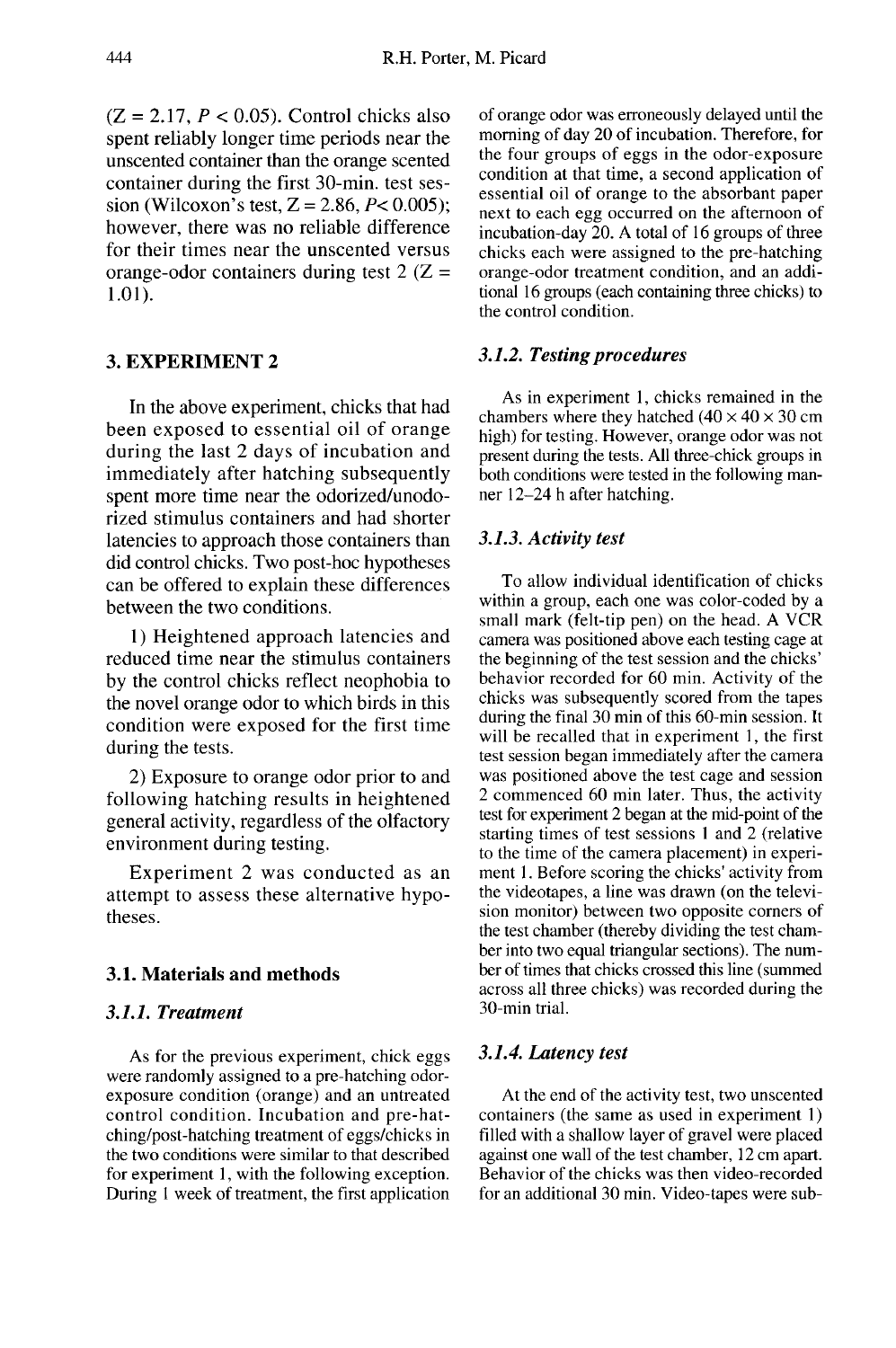sequently viewed and the latency until one of the chicks first approached either of the two containers was recorded.

## 3.1.5. Toxic effect of essential oil of orange

At the beginning of an additional treatment series with 23 eggs assigned to the odor-expo sure condition (not reported above), three drops of essential oil of orange were mistakenly placed directly onto each egg, rather than on the absorbant paper on day 19 of incubation. For the second odor treatment (incubation day 20), orange oil was applied appropriately to the paper. Only two chicks hatched from the 23 eggs treated in this manner, whereas 17 of the 19 eggs assigned to the control condition hatched successfully (chi-square  $= 27.4$ ,  $P < 0.0001$ ). None of the surviving chicks from this treatment series was tested.

## 3.2. Results

#### 3.2.1. Statistical analyses

Once again, single scores for each group of three chicks were used as the units for the statistical comparisons. Differences between behavioral scores for the odor-expo sure and control conditions were assessed with the Mann-Whitney U test.

#### 3.2.2. Activity

Median activity scores (number of line crossings) for chicks in the orange-expo $s = 2-37$  and 17 (range  $= 1-57$ ), respectively. There was no reliable difference between the two conditions for this measure  $(Z = 0.89$ , Mann-Whitney U test,  $P > 0.35$ ).

## 3.2.3. Latency

Latencies to approach the stimulus containers did not differ reliably between the two conditions  $(Z = 0.70, \text{Mann-Whitney})$ U test,  $P > 0.45$ ). For chicks in the orangeexposure condition, the median approach latency =  $66.5$  s (range =  $18-1$  800) compared to a latency of 81 s for the control condition (range  $= 12 - 392$ ).

## 4. DISCUSSION

As seen above, chicks that had been exposed to orange odor prior to and (in some cases) immediately after hatching behaved differently than unexposed control chicks when subsequently tested in the presence of that same scent (experiment 1). That is, the chicks previously exposed to orange odor more rapidly approached the stimulus containers and spent more time in proximity to them than did the control chicks. When orange odor was not present in the testing chamber (experiment 2), however, rates of locomotor activity and latencies to approach the stimulus containers did not differ reliably for birds in the orange-exposed versus control conditions. Thus, the odor-exposure manipulation did not appear to affect chicks' general activity level per se. Rather, these data suggest that chicks in the exposure condition had become familiar with orange odor and recognized the scent that had presumably diffused throughout the chamber during the experiment 1 tests. In contrast, for the control chicks in experiment 1, orange odor was completely novel when they first encountered it during testing, therefore, their heightened approach latencies and reduced time spent near the stimulus containers may reflect a neophobic response (i.e. immobility) to the unfamiliar odor.

In support of this odor neophobia hypothesis, 8-day-old chicks were observed initially to avoid food after it was treated with orange odor [3]. Likewise, 2-day-old chicks that had only a brief period (10 min) of prior exposure to the odor of orange, consumed less food from a feeder treated with that scent than from an unscented control feeder [11]. Chicks in a related series of experiments avoided food or water adulterated with unfamiliar scents naturally associated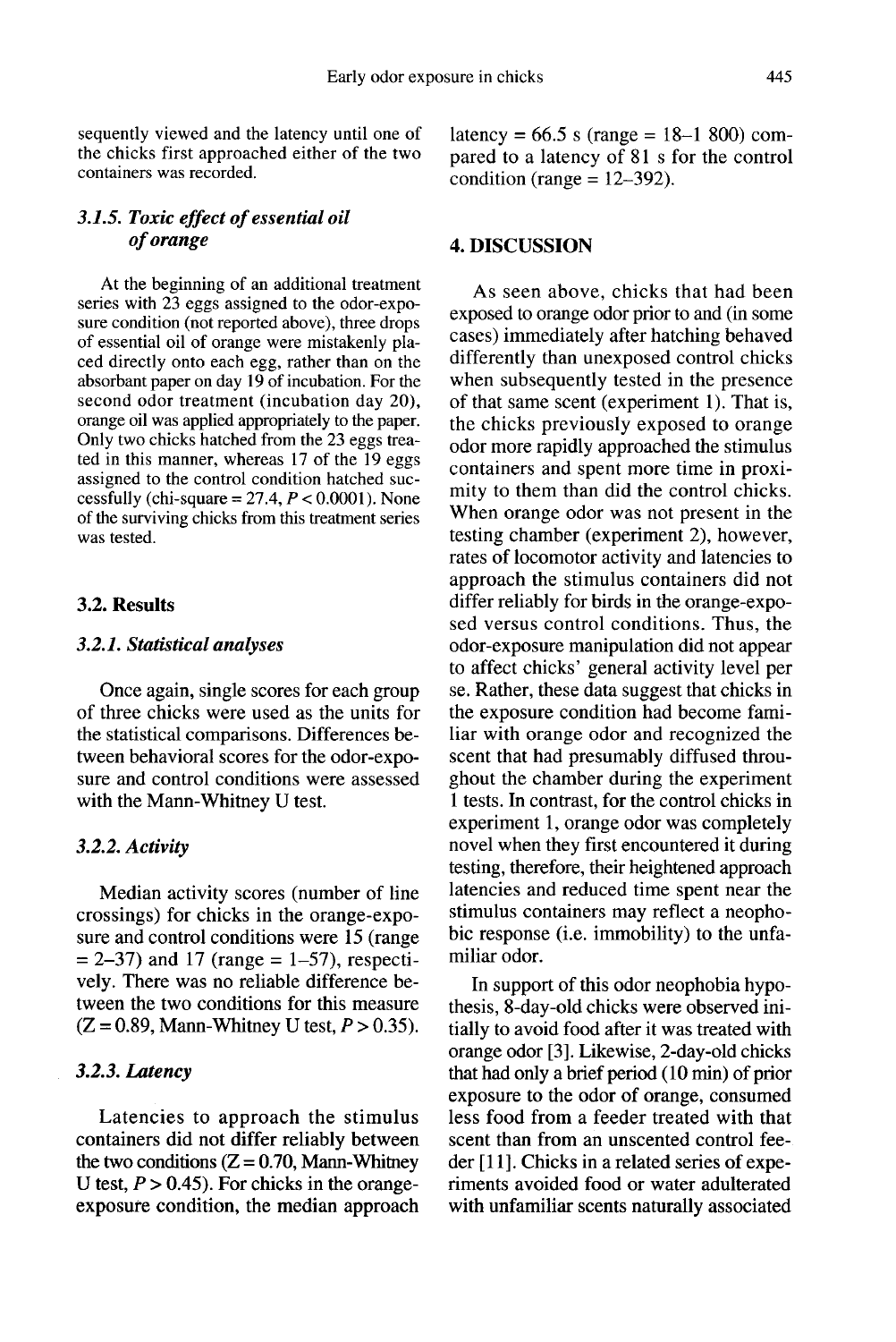

**Figure 1.** Box plots of latencies (s) to approach the unscented and orange-scented containers by chicks in the orange-exposure and control (not exposed) conditions. Horizontal lines represent the 10th, 25th, 50th (median; double line), 75th and 90th percentiles. Scores above the 90th and below the 10th percentile are plotted as individual points.

with toxic insects and plants, but only if the visual appearance of the stimulus was also novel [7]. Familiar odors may have the opposite effects of novel odors on fear reactions in an otherwise unfamiliar environment. For example, chicks that were tested in an open-field spent less time immobile (freezing) when a familiar geranium scent was present [4]. Likewise, chicks preferentially approached visual stimuli treated with a familiar odor [1, 12] and spent more time in the arm of a Y-maze containing an odor to which they had been continuously exposed in their rearing environment [4].



**Figure 2.** Box plots of lengths of time (s) spent at the unscented and orange-scented containers by chicks in the orange-exposure and control (not exposed) conditions. Horizontal lines represent the 10th, 25th, 50th (median; double line), 75th and 90th percentiles. Scores above the 90th and below the 10th percentile are plotted as individual points.

It should be stressed that the observed treatment effects cannot be attributed unambiguously to pre-hatching experience alone. Although olfactory learning prior to hatching may be a plausible explanation for the observed differences between the orange-exposure and control chicks, the possibility of rapid post-hatching olfactory imprinting, or interacting effects of pre- and post-hatching experience, should not be excluded. As pointed out above, some chicks in the odor-exposure condition had as much as 8 h of contact with orange odor after hatching. Moreover, since chicks gain more direct access to ambient odors as they begin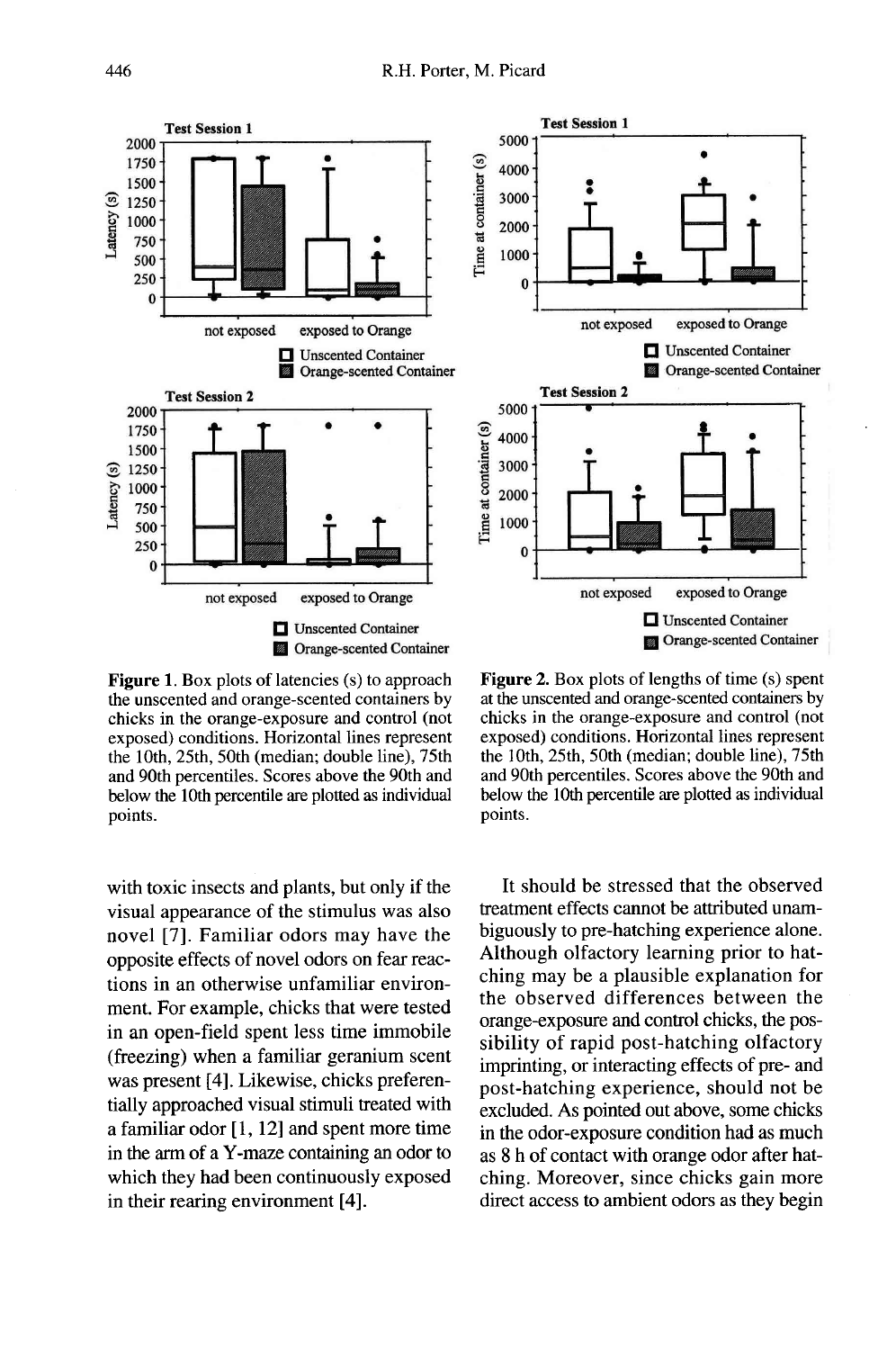to peck through the inside of the shell at the end of the incubation period, the perception of olfactory cues may not change abruptly at hatching. Considerable methodological problems would be encountered in attempting to limit odor exposure to the pre-hatching period of development per se. Odorous molecules that pass through the shell are likely to adhere to the chick and might therefore continue to be perceived after hatching. In a similar manner the egg shell would be permeated with the extraneous scent. Therefore, transferring the odor-exposed eggs/embryos to a clean incubation chamber, or removal of the odor source, shortly before the beginning of hatching, would not eliminate the possibility of posthatching exposure to that odorant. While the effects of pre-hatching odor exposure per se remain to be elucidated, it is evident from our data that young chicks' responses to environmental odors vary as a function of their prior early experience with those cues.

In experiment 1, chicks in both conditions spent more time near the unscented container than the container treated with orange during the first test trial. Avoidance of the orange container was still evident in test trail 2 for the orange-exposed chicks, but the controls did not continue to display reliable differences in their responses to the scented versus unscented stimuli. Once again, the initial avoidance of the orangescented container by control chicks may reflect short-term odor neophobia. As argued above, however, odor neophobia would not appear to account for the avoidance of the orange odor by the chicks previously exposed to that scent and this finding was unexpected. A likely explanation for the behavior of the chicks in the odor-exposure condition is provided by the toxic effect of orange oil when inadvertently applied directly on the egg shell. Although orange oil appeared to have no effect on hatching rate when applied to the absorbant paper next to the eggs, odorous molecules penetrating the shell may still have been aversive to the developing embryo. Thus, after hatching, chicks may have avoided the source of orange odor because of their prior experience with that stimulus, i.e. learned aversion. On the other hand, because orange odor was familiar, it did not elicit neophobic immobility in chicks in the exposure condition.

Despite the differences in amount of time spent near the orange versus unscented containers, latencies to approach the two containers did not differ reliably in either the control or treatment condition. Regardless of condition, chicks initially approached the orange-scented feeder as readily as the control feeder. This suggests that it may have been difficult to localize the source of the orange odor during the experiment 1 tests. Orange odor may have diffused throughout the testing chamber and chicks only began to avoid the scented container after approaching it and detecting the heightened concentration of that odorant.

The results of this series of experiments add to the growing body of research reports describing the olfactory capabilities of domestic chickens. Olfactory cues are salient features of the environment of newly hatched chicks and early experience (presumably including odor-exposure prior to hatching) may modify subsequent responses to particular odors. At the present time, however, the functional significance of such early odor learning/familiarization is not well understood.

#### REFERENCES

- [1] Burne T.H.J., Rogers L.J., Odors, volatiles and approach-avoidance behavior of the domestic chick (Gallus gallus domesticus), Int. J. Comp. Psychol. 8 (1995) 99-114.
- [2] Bume T.H.J., Rogers, L.J., Responses to odorants by the domestic chick, Physiol. Behav. 60 (1996)1441-1447.
- [3] Jones R.B., Food neophobia and olfaction in domestic chicks, Bird Behav. 7 (1987) 78-81.